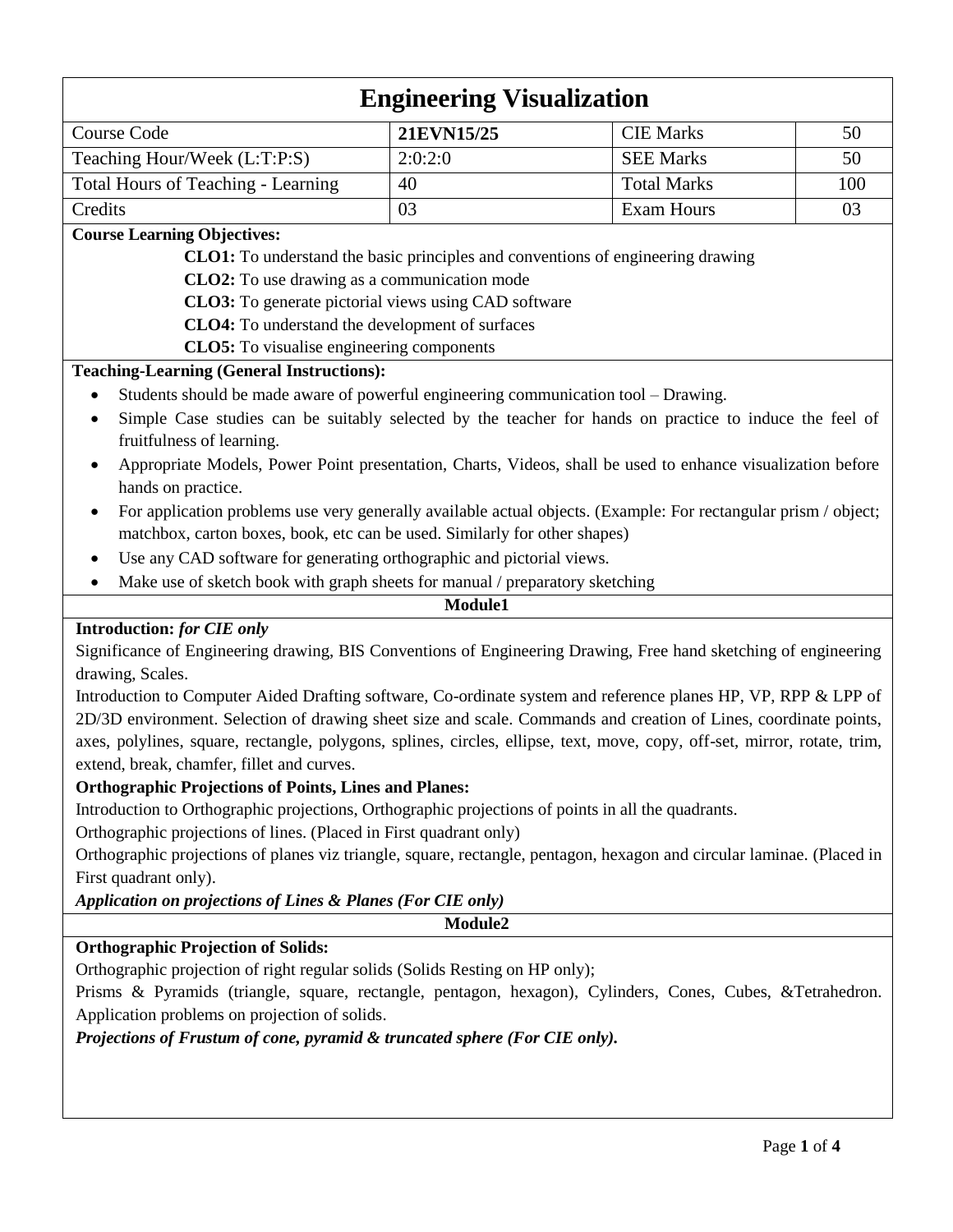#### **Module3**

**Isometric Projections:**

Isometric scale, Isometric projection of hexahedron (cube), right regular prisms, pyramids, cylinders, cones and spheres. Isometric projection of combination of two simple solids.

## **Conversion of simple isometric drawings into orthographic views**.

Problems on applications of Isometric projections of simple objects / engineering components.

*Introduction to drawing views using 3D environment (For CIE only).*

### **Module4**

## **Development of Lateral Surfaces of Solids:**

Development of lateral surfaces of right regular prisms, cylinders, pyramids, and cones resting with base on HP only. Development of their frustums and truncations.

Problems on applications of development of lateral surfaces like, funnels and trays.

*Problems on applications of development of lateral surfaces of transition pieces connecting circular duct and rectangular duct (For CIE Only)*

#### **Module5**

## **Multidisciplinary Applications & Practice** *(For CIE Only):*

**Free hand Sketching;** True free hand, Guided Free hand, Roads, Buildings, Utensils, Hand tools & Furniture's etc **Drawing Simple Mechanisms;** Bicycles, Tricycles, Gear trains, Ratchets, two wheeler cart & Four wheeler carts to dimensions etc

**Electric Wiring and lighting diagrams;** Like, Automatic fire alarm, Call bell system, UPS system, Basic power distribution system using suitable software

**Basic Building Drawing;** Like, Architectural floor plan, basic foundation drawing, steel structures- Frames, bridges, trusses using Auto CAD or suitable software,

**Electronics Engineering Drawings**- Like, Simple Electronics Circuit Drawings.

**Graphs & Charts**: Like, Column chart, Pie chart, Line charts, Gantt charts, etc. using Microsoft Excel or any suitable software.

#### **Course outcomes**

At the end of the course the student will be able to:

- **CO 1.** Understand and visualize the objects with definite shape and dimensions
- **CO 2.** Analyze the shape and size of objects through different views
- **CO 3.** Develop the lateral surfaces of the object
- **CO 4.** Create a 3D view using CAD software.

**CO 5.** Identify the interdisciplinary engineering components or systems through its graphical representation.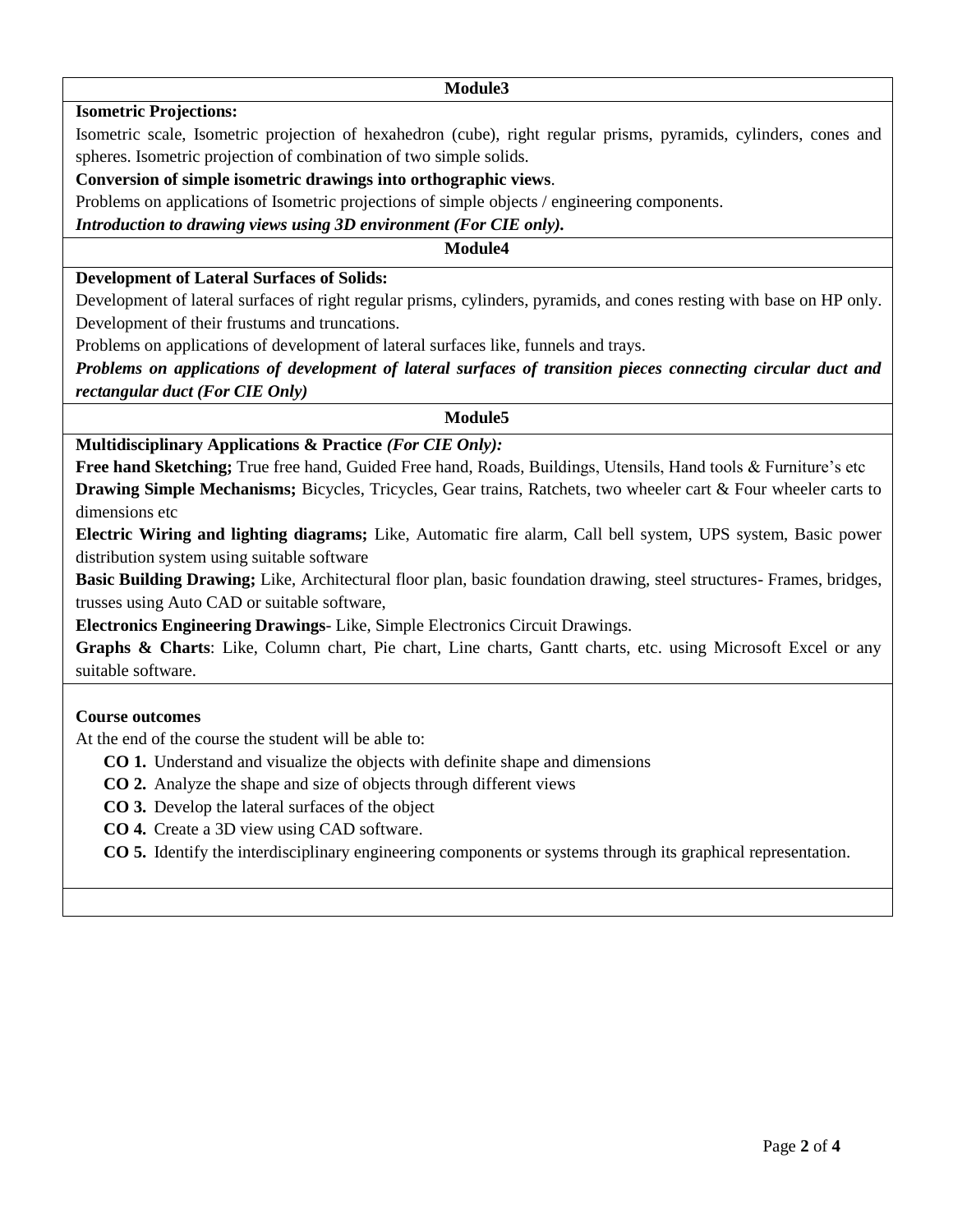## Assessment Details (both CIE and SEE)

The weightage of Continuous Internal Evaluation (CIE) is 50% and for Semester End Exam (SEE) is 50%. The minimum passing mark for the CIE is 40% of the maximum marks (20 marks) and that for SEE minimum passing mark is 35% of the maximum marks (18 marks). A student shall be deemed to have satisfied the academic requirements and earned the credits allotted to each subject/ course if the student secures not less than 35% ( 18 Marks out of 50)in the semester-end examination(SEE), and a minimum of 40% (40 marks out of 100) in the sum total of the CIE (Continuous Internal Evaluation) and SEE (Semester End Examination) taken together

## **Continuous Internal Evaluation (CIE)**

- CIE shall be evaluated for max marks 100. Marks obtained shall be accounted for CIE final marks, reducing it by 50%.
- CIE component should comprise of
- Continuous evaluation of Drawing work of students as and when the Modules are covered on the basis of below detailed weightage.
- At least one closed book **Test** covering all the modules on the basis of below detailed weightage.
- Weightage for Test and Continuous evaluation shall be suitably decided by respective course coordinators.

| <b>Module</b>                     | <b>Max. Marks</b> | <b>Evaluation Weightage in marks</b>          |                              |
|-----------------------------------|-------------------|-----------------------------------------------|------------------------------|
|                                   | Weightage         | Computer display and print out                | <b>Preparatory sketching</b> |
|                                   |                   | (a)                                           | (b)                          |
| Module 1                          | 15                | 10                                            | 05                           |
| Module 2                          | 20                | 15                                            | 05                           |
| Module 3                          | 20                | 20                                            | 00                           |
| Module 4                          | 20                | 20                                            | 00                           |
| Module 5                          | 25                | 15                                            | 10                           |
| <b>Total</b>                      | <b>100</b>        | 80                                            | 20                           |
| <b>Consideration of CIE Marks</b> |                   | Total of $(a) + (b) \div 2 =$ Final CIE marks |                              |

#### **Semester End Examination (SEE)**

- SEE shall be conducted and evaluated for maximum marks 100. Marks obtained shall be accounted for SEE final marks, reducing it by 50%
- Question paper shall be set jointly by both Internal and External Examiner and made available for each batch as per schedule. *Questions are to be set preferably from Text Books*.
- Evaluation shall be carried jointly by both the examiners.
- Scheme of Evaluation: *To be defined by the examiners jointly and the same shall be submitted to the university along with question paper.*
- One full question shall be set from each of the Module from Modules 1,2,3,4 as per the below tabled weightage details. *However, the student may be awarded full marks, if he/she completes solution on computer display without sketch.*